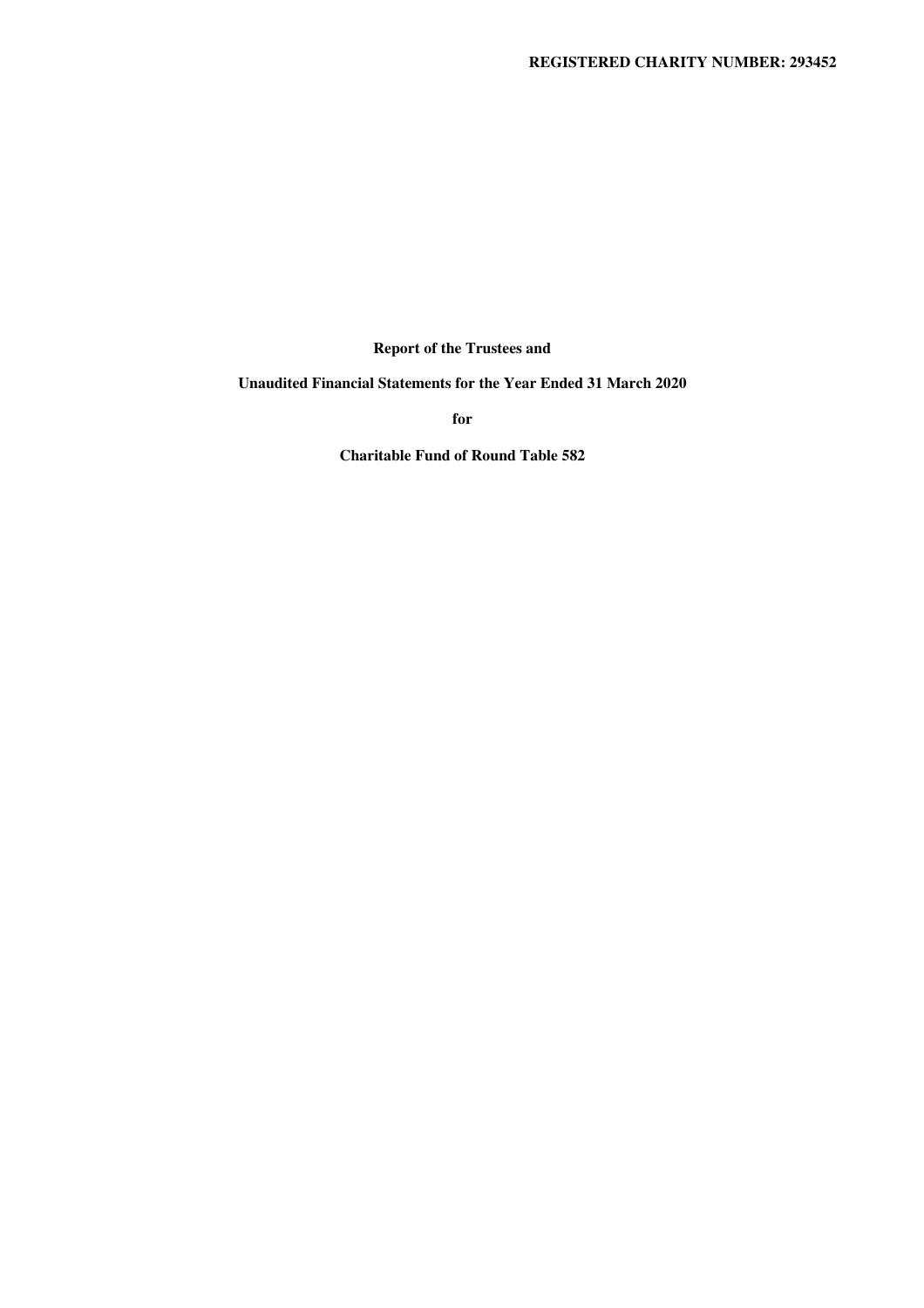# **Charitable Fund of Round Table 582**

**Contents of the Financial Statements for the Year Ended 31 March 2020** 

|                                                   | Page     |  |
|---------------------------------------------------|----------|--|
| <b>Reference and Administrative Details</b>       | 1        |  |
| <b>Report of the Trustees</b>                     | 2 to $7$ |  |
| <b>Statement of Financial Activities</b>          | 8        |  |
| <b>Balance Sheet</b>                              | 9        |  |
| <b>Notes to the Financial Statements</b>          | 10 to 18 |  |
| <b>Detailed Statement of Financial Activities</b> | 19       |  |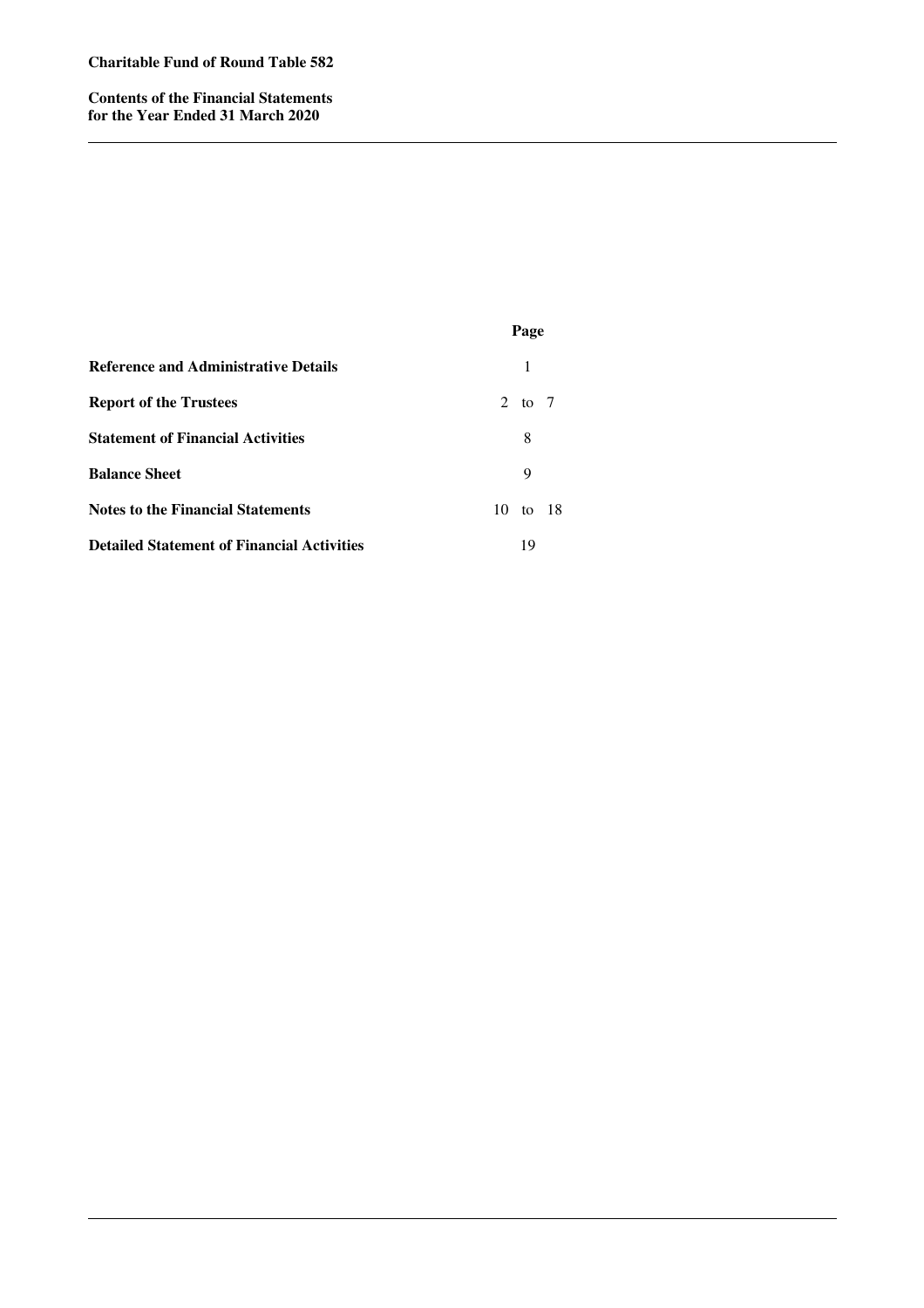# **Reference and Administrative Details for the Year Ended 31 March 2020**

| <b>TRUSTEES</b>                            | M R Baker<br>J Cleaver<br><b>M</b> Barrett                                                                                                                                                                                                                                                                                                                                                                                                                                                                                                                                                                                                                              |
|--------------------------------------------|-------------------------------------------------------------------------------------------------------------------------------------------------------------------------------------------------------------------------------------------------------------------------------------------------------------------------------------------------------------------------------------------------------------------------------------------------------------------------------------------------------------------------------------------------------------------------------------------------------------------------------------------------------------------------|
| PRINCIPAL ADDRESS                          | Unit 2<br><b>Saffron Business Centre</b><br>Saffron Walden<br><b>Essex</b><br><b>CB10 2NL</b>                                                                                                                                                                                                                                                                                                                                                                                                                                                                                                                                                                           |
| <b>REGISTERED CHARITY</b><br><b>NUMBER</b> | 293452                                                                                                                                                                                                                                                                                                                                                                                                                                                                                                                                                                                                                                                                  |
| <b>WEBSITE</b>                             | Charitable fund - www.swrt.org<br>Round Table - www.swrt.org<br>8 Day Weekend - www.8dayweekend.co.uk                                                                                                                                                                                                                                                                                                                                                                                                                                                                                                                                                                   |
| <b>SAFFRON WALDEN ROUND</b><br>TABLE       | Election of Council Members (2020/21):<br>Chairman - Sam Goddard<br>President - Andrew Gillar<br>Vice-Chairman - Dean Chaffey<br>Secretary - Laurence Tuffin<br>Treasurer - Mark Bushell<br>Programme Manager - Ed Brown<br>Area Manager - Sam Johns<br><b>Charity Manager - Lee Sanders</b><br>Donations Manager - Steve Hendy<br>Community Manager - Steve Hendy<br>Publicity Manager - George Crocker<br>Membership Manager - Will Sherring<br>Election of Honorary Members (2020/21):<br>Jason Thomson<br>Jeremy Buss<br>Jon Elven<br><b>Scott Weeks</b><br>Election of Charitable Trustees (2020/21):<br><b>Matt Baker</b><br><b>Mike Barrett</b><br>James Cleaver |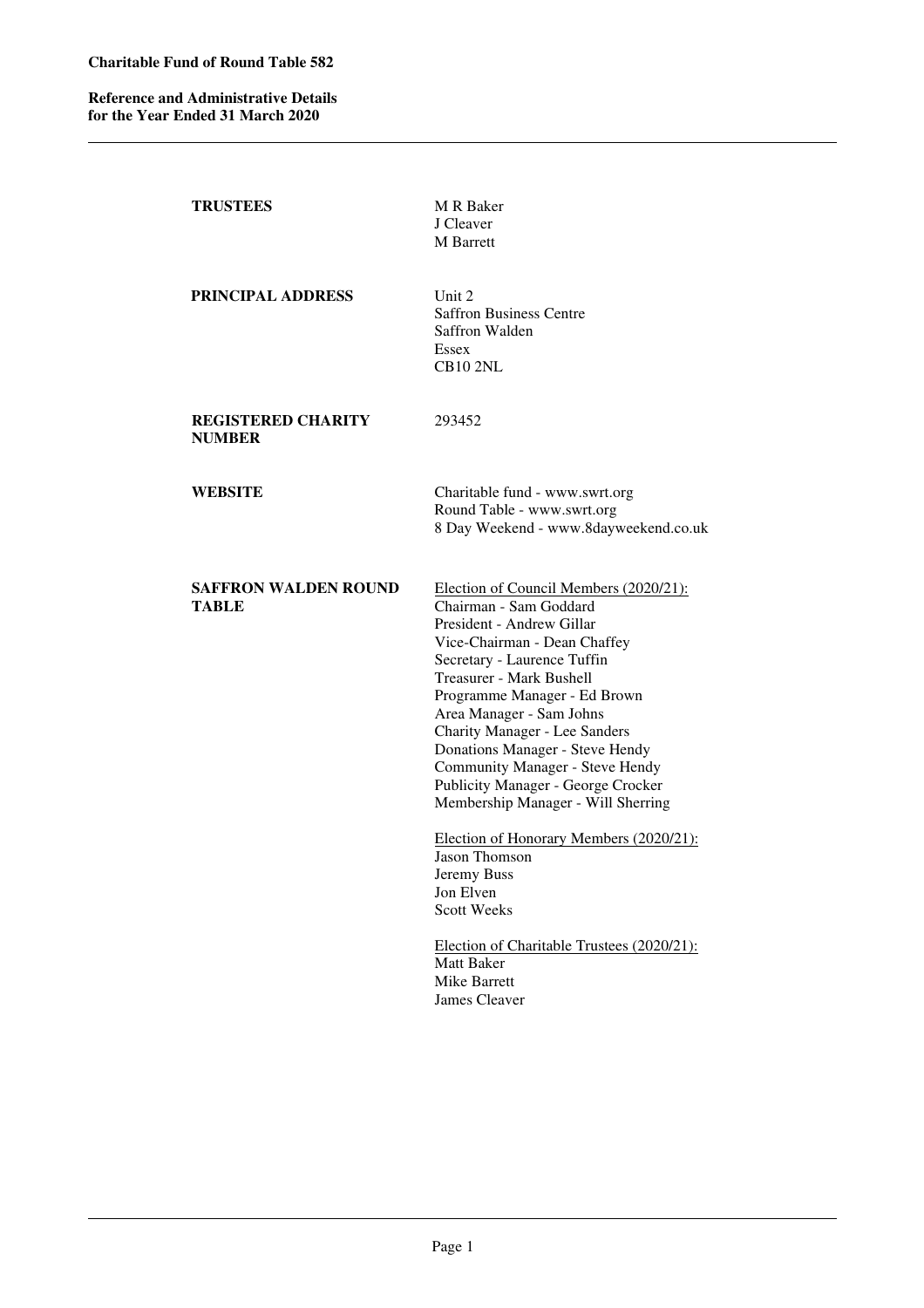The trustees present their report with the financial statements of the charity for the year ended 31 March 2020. The trustees have adopted the provisions of Accounting and Reporting by Charities: Statement of Recommended Practice applicable to charities preparing their accounts in accordance with the Financial Reporting Standard applicable in the UK and Republic of Ireland (FRS 102) (effective 1 January 2019).

# **OBJECTIVES AND ACTIVITIES**

# **Objectives and aims**

The Charitable Fund of Round Table 582, also known as the "Saffron Walden Round Table Charitable Trust Fund" is a non-profit making organisation run by the Saffron Walden Round Table, which is a social club affiliated to the National Association of Round Tables of Great Britain and Ireland Charitable Fund (registered charity number 293681).

The objective of the charity is to generate funding for good causes in the local community by way of events held in its community.

The charity aims to raise charitable funds through events and community service activities that benefit the local community. These funds are then re-distributed to worthwhile causes via grants and donations to individuals or organisations in Saffron Walden and the surrounding area.

### **Significant activities**

Activities over the year for community service and/or to raise funds for public benefit including:

### The "8 Day Weekend"

The "8 Day Weekend" or "Saffron Walden Round Table Carnival" is a summer event organised every three years. The aim of the "8 Day Weekend" is to provide local people with a high quality and safe "8 Day Weekend" bursting with spectacular performances, fantastic entertainment and community events!

All profits made from the "8 Day Weekend" are then distributed to local charities and good causes who have made applications to the Saffron Walden Round Table Council.

### Grant-making Activities

The charity redistributes funds to local causes via grants or "donation requests". We consider all applications for funds made to the charity from within Saffron Walden and the surrounding areas.

Once the charity receives the request we aim to acknowledge receipt within 28 days. Requests are then discussed at the next Business Meeting of the Saffron Walden Round Table Council (usually held quarterly) before being voted on.

## Easter Egg Hunt

Each year the Saffron Walden Round Table Easter bunny hides clues and eggs at a location in Saffron Walden on Easter Sunday. In exchange for a small donation children are provided a sheet of clues, a small present from the Easter bunny, and are entered into our draw to win a special Easter egg.

### Fireworks

Each year the Charitable Fund of Round Table 582 organise and run the Saffron Walden fireworks display in the first week of November. This event is free to enter for the public and is funded by donations, concessions from vendors, and sponsorship. It's estimated that approximately 10,000 people attend each year.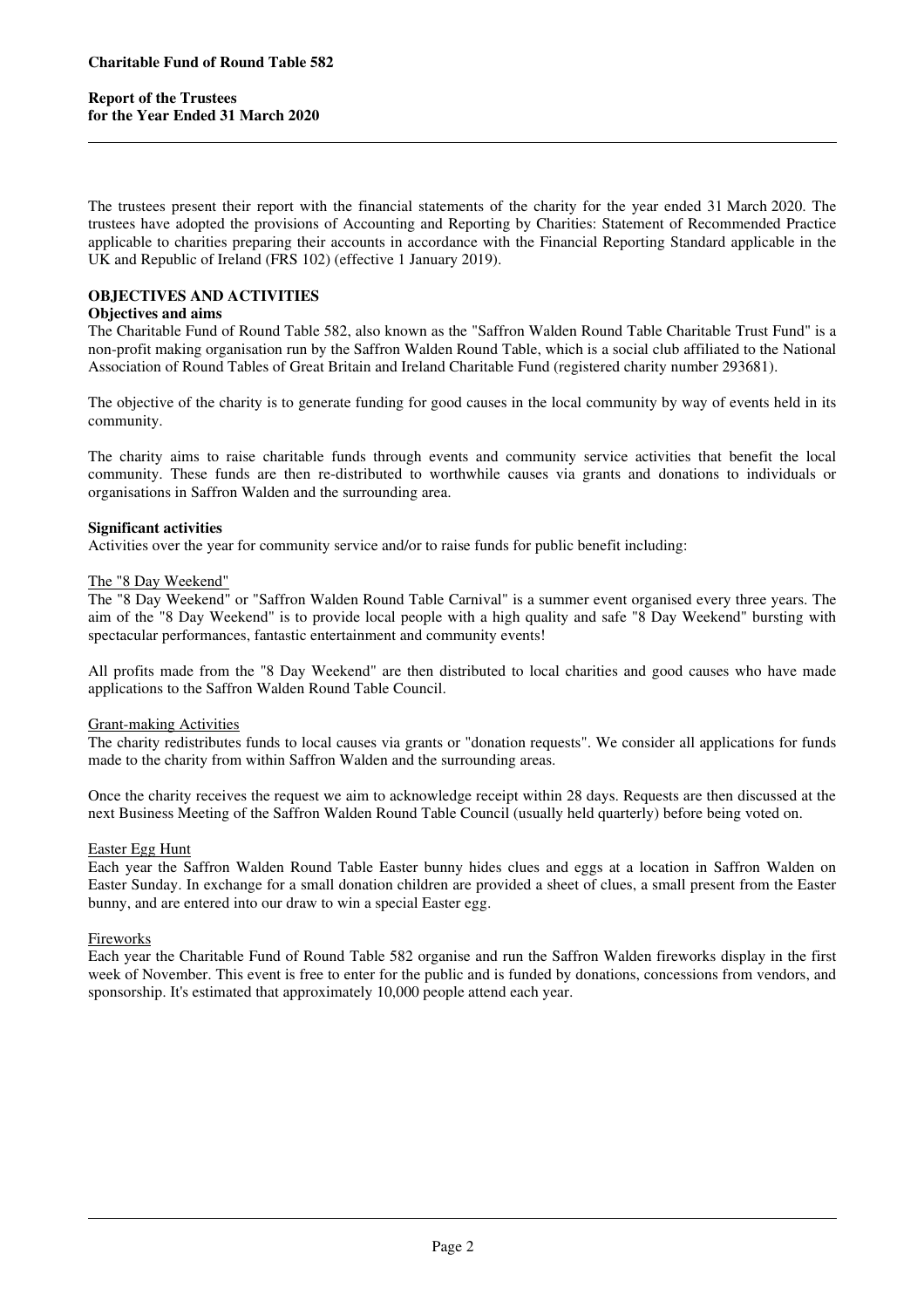# **Report of the Trustees for the Year Ended 31 March 2020**

# **OBJECTIVES AND ACTIVITIES**

# **Public benefit**

In accordance with the duties in the Charity's Act 2011, it is incumbent on the trustees to conduct a Public Benefit Test, to assess if the charity has complied with its duties in due regard to the public benefit guidance published by the Charity Commission. The trustees are satisfied that Charitable Fund of Round Table 582 has complied with its duty in regards to the Public Benefit Test over the past year, based on the four principles in the Commission's Guidance.

### 1. There must be an identifiable benefit:

Funds raised from donations, sponsorships or concessions are redistributed to the local community by way of free events (such as the yearly firework display) and grants made to other charities, good causes, and local community organisations.

## 2. Benefit must be to the public or a section of the public:

All the charity's services are open to members of the public at large and access to our services is not restrictive. Grants are made by the way of application to the charity and are open to any individual or organisation to apply for free of charge.

3. People on low incomes must be able to benefit:

As the charity offers free events for the general public, they do not consider any monetary restriction on the services offered.

### 4. Any private benefit must be incidental:

The trustees do not consider that any individual or organisation receives a 'private benefit' from the work of the charity.

## **Grantmaking**

Applications for grants made by the charity are reviewed individually by the Council of the Saffron Walden Round Table. The applications that are considered to be the most credible or valuable to the community are then brought to the next business meeting for all members of Saffron Walden Round Table to discuss and vote on.

Applications are considered for grants that support or benefit the following members of society:

- 1) Children / young people
- 2) Elderly / old people
- 3) People with disabilities
- 4) Other charities or voluntary groups
- 5) Other defined groups
- 6) The general public / mankind

During the year the charity has received donations from the community which have been put into the charity's bank accounts for redistribution to the community by way of a grant.

## **Volunteers**

The charity has no paid staff. All charitable activities are resourced by the trustees of the charity, and the members of Saffron Walden Round Table. Events such as the fireworks display and the "8 Day Weekend" require additional volunteers from the general public and other local groups.

The organisation acts to ensure that adequate training is provided to trustees and volunteers, in order to ensure that the charity is able to deliver its events effectively and safely.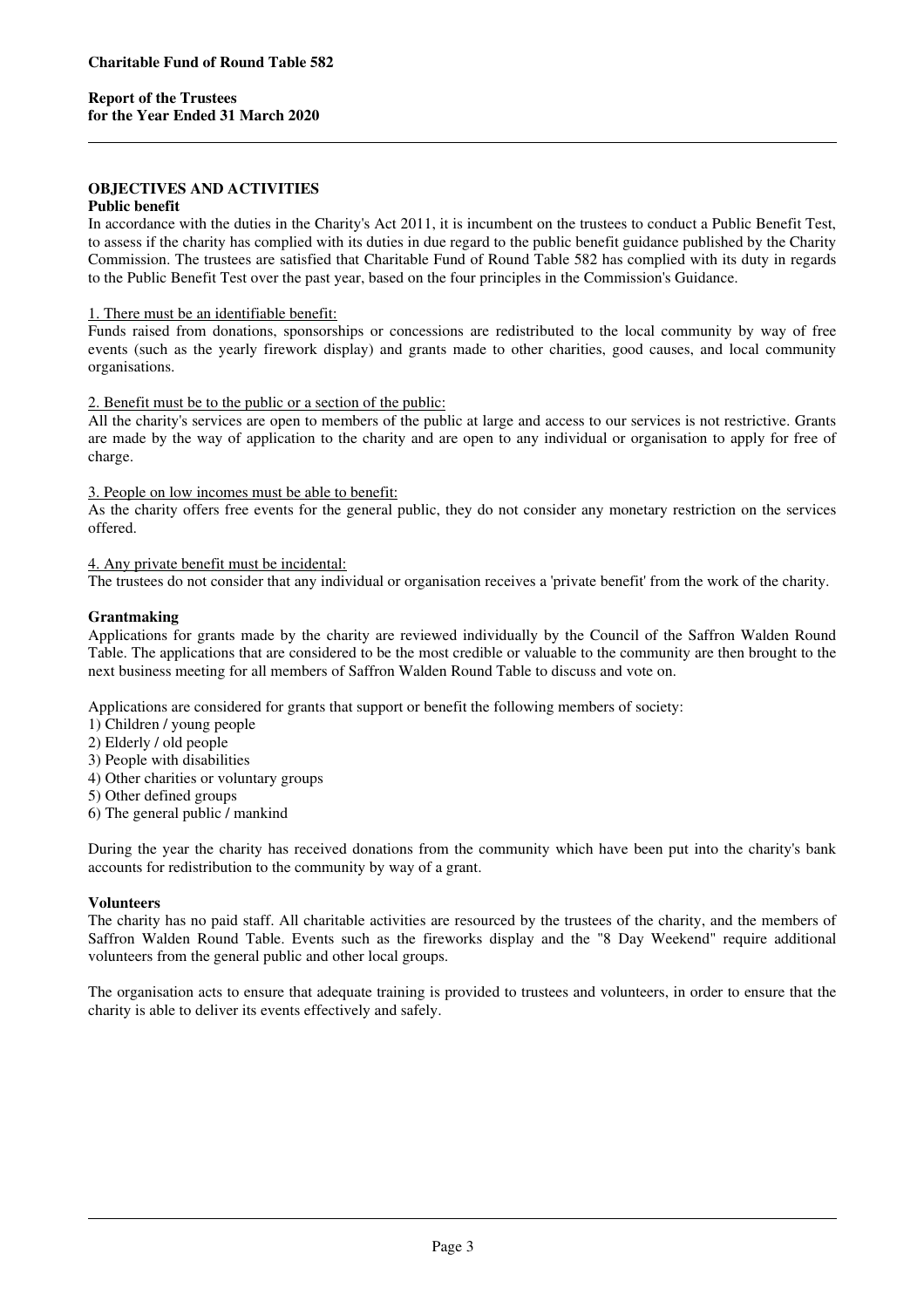# **ACHIEVEMENT AND PERFORMANCE**

### **Charitable activities**

## Grant-making Activities

During the year the charity provided 18 grants (2019 - 19) back to the community amounting to £15,326 (2019 - £15,480).

A list of causes that have benefited from the support of a grant from the charity are detailed later in the notes to these financial statements.

## Fireworks

This year, the charity hosted the Saffron Walden Fireworks on 2nd November 2019 on the Saffron Walden Common.

The event was a major success and drew large crowds who benefited from the free entry and the display on show.

### Easter Egg Hunt

This year, the Saffron Walden Easter Egg Hunt took place at Bridge End Garden in Saffron Walden on Easter Sunday from 10:00-13:00hrs.

### Christmas Events:

The charity guided the Santa Sleigh around town on Sunday 1st (Carver Barracks) Saturday 7th (South town route) and Sunday 8th (North town route) December 2019.

### **Fundraising activities**

The donations received in the year are far too numerous to mention individually, however the trustees would like to express their thanks to everybody who has contributed to the success of the charity. We are most grateful for your continued support.

## **Impact of COVID-19 on charitable activities**

On 23rd March 2020, the government announced a countrywide lockdown relating to the COVID-19 pandemic, in which the country saw additional rules and regulations put into place to reduce the spread of the virus. These rules and regulations continue to have an impact on the country, and therefore the charity, as at the date of signing this report.

The charity has not seen a great impact on its charitable activities for this reported period, however, some future events have been confirmed as cancelled, including the postponement of the "8 Day Weekend" to 2021. At present, the majority of suppliers are happy to roll forward their services for the event and the charity have confirmed that tickets already purchased and sponsorships made will be valid upon announcement of the new dates.

The trustees are continually monitoring the impact of the pandemic on its charitable activities and ensuring the charity and its other members are compliant with government legislation.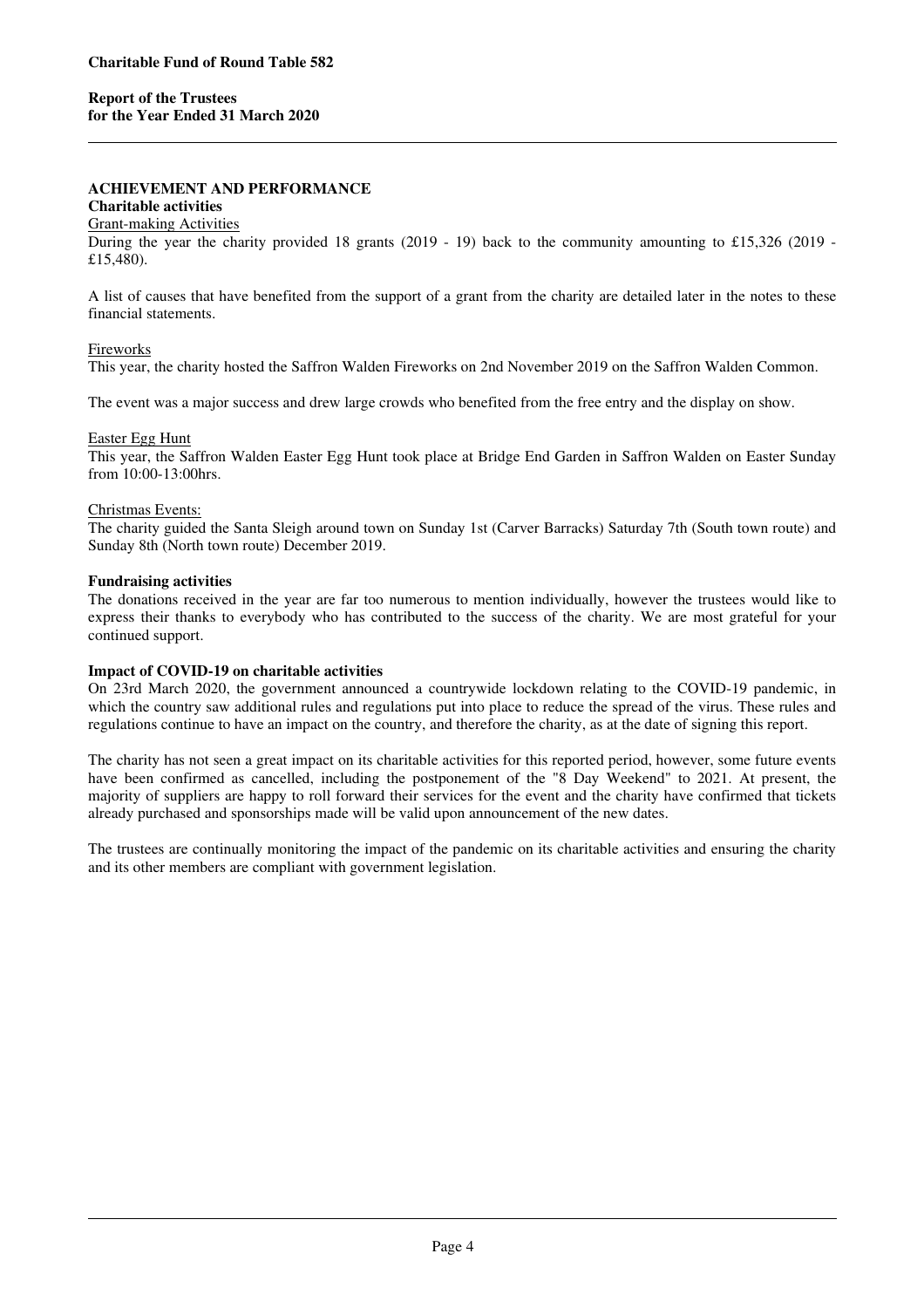### **FINANCIAL REVIEW Financial position**

Creditors due within one year as at the year end have increased to £25,883 (2019 - increased to £18,469), largely due to the increase in amounts due to suppliers for the "8 Day Weekend". This has now been confirmed to be postponed to 2021 due to the coronavirus pandemic.

The charity holds creditors due greater than one year totalling £126,385 (2019 - £nil). This relates to deferred income received for the "8 Day Weekend" which has been postponed to 2021.

At the year end, the charity held fixed assets with a net book value of £1,835 (2019 - £2,446), these have been depreciated on a 25% reducing balance basis as outlined in the accounting policies.

At the year end, the charity has freely available unrestricted reserves of £24,355 (2019 - £37,406), which excludes tangible fixed assets of £1,835 (2019 - £2,446), and includes the £10,000 (2019 - £10,000) contingency fund held as a designated fund. Given the charity's expected levels of expenditure, the reserves held would allow for at least 12 months (2019 - 13 months) of activities without further freely available reserves becoming available.

It should be noted that the largest expenses foreseen in the next 12 months are those related to the ''8 Day Weekend'' which will generate its own sponsorship and ticket income to cover these expenses.

The charity held no restricted funds in the current or prior year.

## **Principal funding sources**

The principal sources of funding during the year were the donations of £5,467 (2019 - £18,891). The decrease in donations received during the year relates to the reduction in fundraising activities.

### **Reserves policy**

The trustees regularly review the finances, budgets, and cash flows to aid effective stewardship of the charity.

The trustees recognise the restrictions placed, where applicable, on donations, grants, and other income combined with relevant expenditure in the financial year in order to accurately assess the restricted fund levels as at the reporting date. Restricted funds are held until they can be appropriately utilised by the charity for their specified purpose. The charity did not hold any restricted funds in the current or prior year.

The trustees and members of Saffron Walden Round Table have agreed a contingency fund of £10,000 be held in reserves to assist in starting any new events and/or the "8 Day Weekend". The £10,000 (2019 - £10,000) balance has been transferred to a designated fund in this financial year.

A residual unrestricted general fund of £16,190 (2019 - £29,852) was held by the charity as at the reporting date for the general use of the charity in future periods. The general fund is freely available to be donated to worthy causes.

## **Funds in deficit**

The charity held no funds in deficit as at the financial reporting date or the comparative financial reporting date.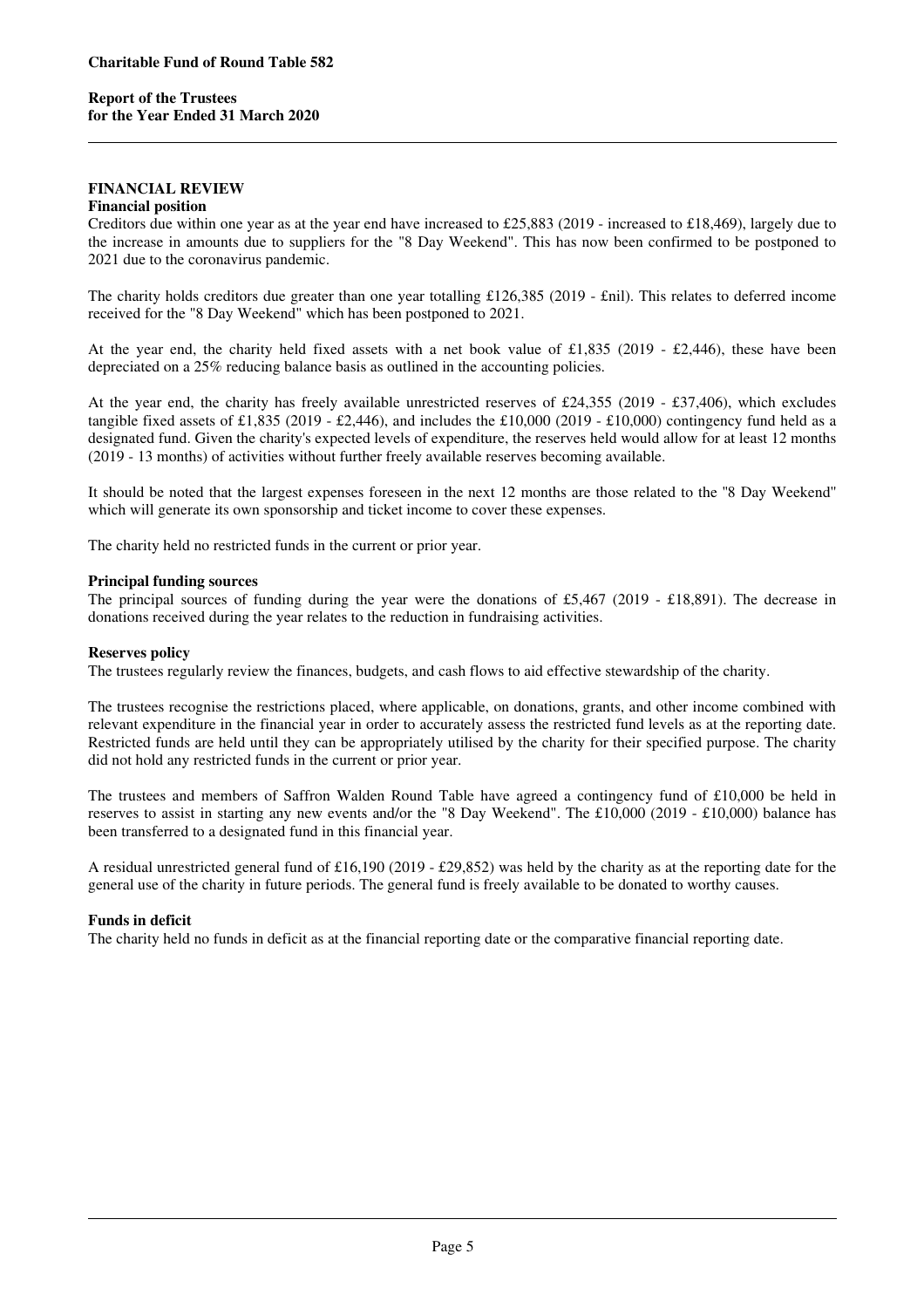# **Report of the Trustees for the Year Ended 31 March 2020**

## **FUTURE PLANS**

Although the COVID-19 pandemic has had an impact on the charity in being able to continue with its annual events, such as the fireworks, Christmas events and "8 Day Weekend", the charity maintains its aims to continue raising funds for good causes which shall then be redistributed via grants by the charity.

The charity has since confirmed a new event, the Drive-In Cinema to be held at Carver Barracks on 25th, 26th and 27th September 2020.

Additionally, planning has commenced for the 2020 "8 Day Weekend" which has now been postponed to July 2021. Many of the donors and sponsors are happy to carry forward their donations for the event and the trustees are continually monitoring the impact of COVID-19 and following government guidance.

The trustees and other members of the Saffron Walden Round Table aim to continue meeting/e-meeting with other people in the local community and explore other events in which they and the charity can continue its good work.

### **STRUCTURE, GOVERNANCE AND MANAGEMENT**

### **Governing document**

The charity is controlled by its governing document, a deed of trust and constitutes an unincorporated charity.

The charity's declaration of trust is dated 7th November 1985.

### **Recruitment and appointment of new trustees**

Trustees are appointed for a three-year term by the wider membership of the Saffron Walden Round Table via nominations or by putting themselves forward. Potential trustees are then voted on by the current trustees and members of the Saffron Walden Round Table.

Eligibility for the role of a trustee is not restricted to members of the Saffron Walden Round Table. Potential trustees may also include individuals who have a close association with a member of the Saffron Walden Round Table or members of the "41 Club" (association of ex-Tablers). Details of this association are included in the "Wider network" section of this report.

Considerations for the position include the individual's current obligations or commitments to the Saffron Walden Round Table, experience, and qualifications.

### **Organisational structure**

The charity is organised and maintained by the volunteer work provided by the members of the Saffron Walden Round Table. All members are expected to provide support, and where necessary, their time to support the charity as part of their active membership.

The Council of the Saffron Walden Round Table provide an overarching support for the charity.

The club appoints three members, or other qualifying volunteers, to assume the role of trustees of the charity for a period of three years. The trustees assume all responsibility of the charity and act as its representatives during meetings of the Saffron Walden Round Table.

## **Decision making**

The control of the charity is held by its trustees who are charged with its stewardship. However, the trustees work alongside the other members of the Saffron Walden Round Table at their regular meetings held throughout the year.

The decision making process in relation to the provision of grants/donations made to local causes is made by the Council of the Saffron Walden Round Table. Once the charity receives a request we aim to acknowledge receipt within 28 days. Requests are then discussed at the next Business Meeting of the Saffron Walden Round Table Council (usually held quarterly) before being voted on.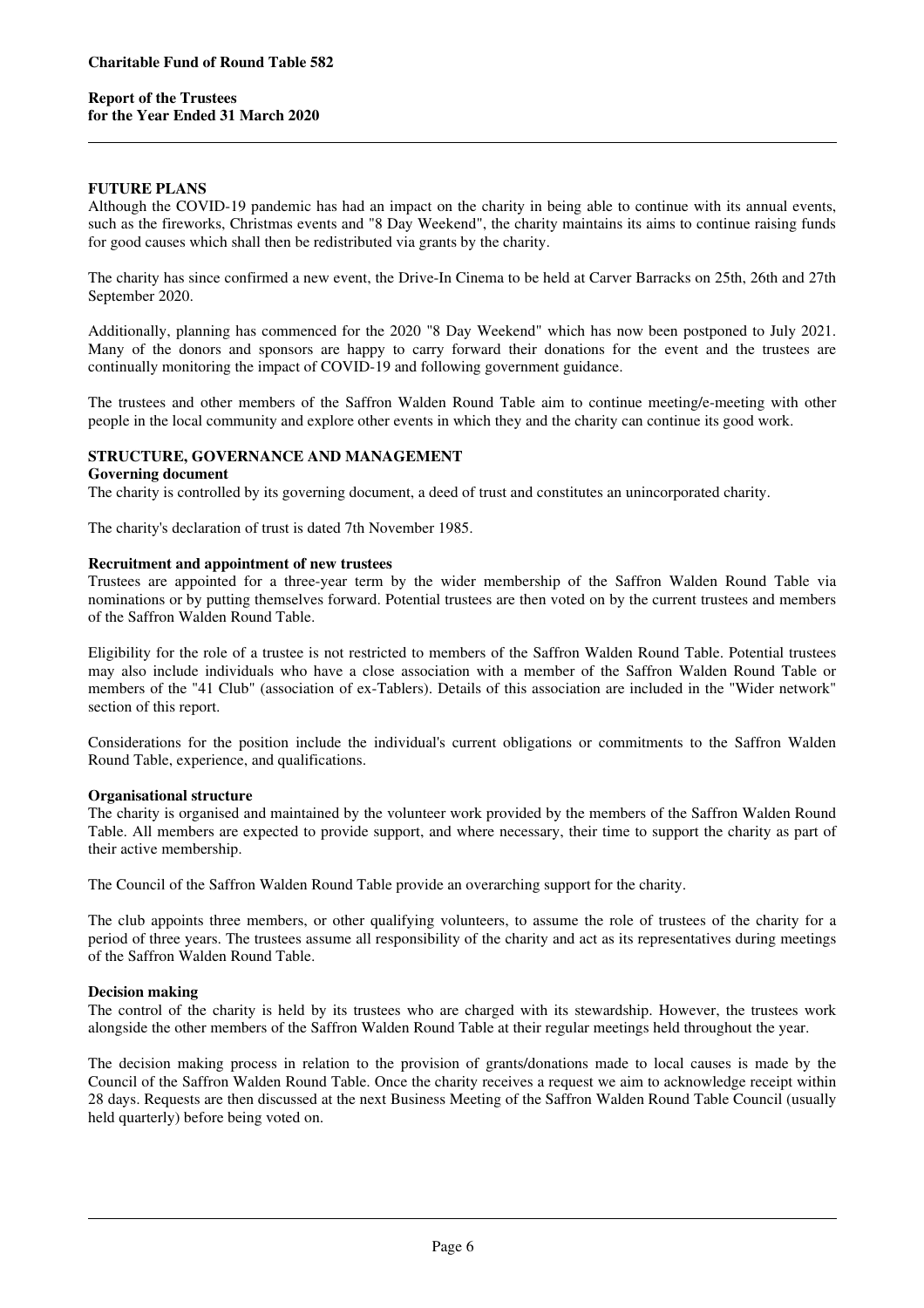# **STRUCTURE, GOVERNANCE AND MANAGEMENT**

## **Induction and training of new trustees**

Where necessary, trustees are provided assistance and training by their fellow trustees and/or members of the Saffron Walden Round Table who have previously held a trustee role.

### **Key management remuneration**

The charity had no employees in the current or prior year. The charity provides no remuneration to its management, who are volunteering as members of the Saffron Walden Round Table.

### **Wider network**

The charity is run by the Saffron Walden Round Table, which is a social club affiliated to the National Association of Round Tables of Great Britain and Ireland Charitable Fund (the "Association").

The Association works in conjunction with its sister organisation, The National Association of Ladies Circles of Great Britain and Ireland (Ladies Circle). The Ladies Circle is open to women aged 18-45 and shares the same core values of friends, having fun and supporting local causes.

Members of the Association or Ladies Circle who leave their club at the age of 45 can move onto the "41 Club" (association of ex-Tablers) or "Tangent" respectively.

The Association is also a member of the National Council of Voluntary Organisations.

## **Related parties**

The only related parties with which the charity undertakes transactions with is the Saffron Walden Round Table and its members. Details of the transactions with the society and its members are detailed later in the notes to these financial statements.

Approved by order of the board of trustees on ............................................. and signed on its behalf by:

M Barrett - Trustee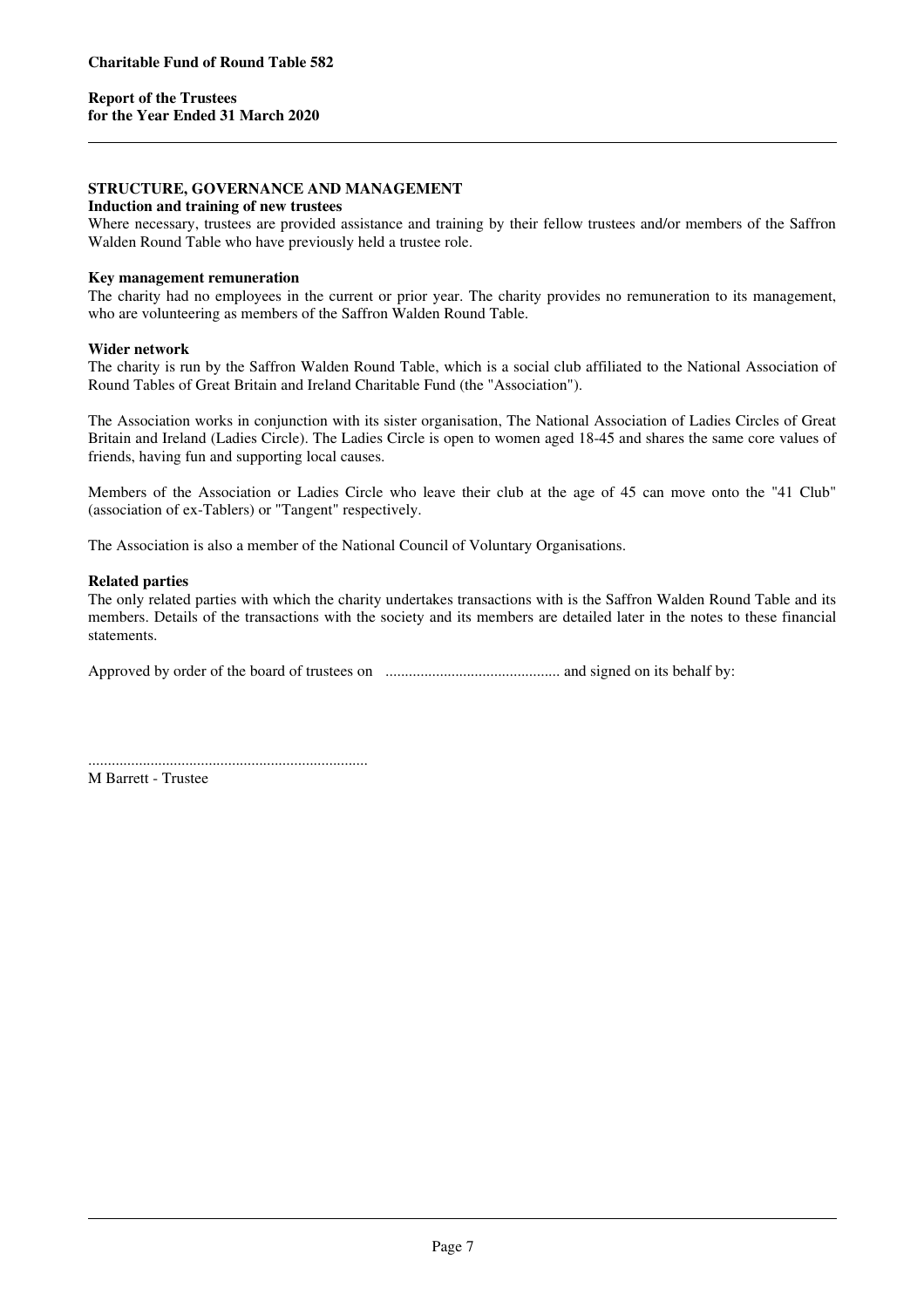# **Charitable Fund of Round Table 582**

## **Statement of Financial Activities for the Year Ended 31 March 2020**

| <b>INCOME AND ENDOWMENTS FROM</b>                                                                                                                                      | <b>Notes</b>        | 2020<br>Unrestricted<br>funds<br>$\pounds$ | 2019<br>Total<br>funds<br>£      |
|------------------------------------------------------------------------------------------------------------------------------------------------------------------------|---------------------|--------------------------------------------|----------------------------------|
| Donations and legacies                                                                                                                                                 | $\overline{4}$      | 5,467                                      | 18,891                           |
| <b>Charitable activities</b><br>Fireworks<br>Christmas activities                                                                                                      |                     | 637<br>945                                 | 2,400                            |
| Other trading activities<br>Investment income                                                                                                                          | $\mathfrak{S}$<br>6 | 4,400<br>131                               | 4,500<br>75                      |
| <b>Total</b>                                                                                                                                                           |                     | 11,580                                     | 25,866                           |
| <b>EXPENDITURE ON</b><br><b>Charitable activities</b><br>Donations to charities and local causes<br>8 Day Weekend<br>Fireworks<br>Christmas activities<br>General fund |                     | 15,326<br>46<br>8,099<br>111<br>1,660      | 15,480<br>1,178<br>11,896<br>440 |
| <b>Total</b>                                                                                                                                                           |                     | 25,242                                     | 28,994                           |
| NET INCOME/(EXPENDITURE)                                                                                                                                               |                     | (13,662)                                   | (3, 128)                         |
| <b>RECONCILIATION OF FUNDS</b>                                                                                                                                         |                     |                                            |                                  |
| <b>Total funds brought forward</b>                                                                                                                                     |                     | 39,852                                     | 42,980                           |
| <b>TOTAL FUNDS CARRIED FORWARD</b>                                                                                                                                     |                     | 26,190                                     | 39,852                           |

The notes form part of these financial statements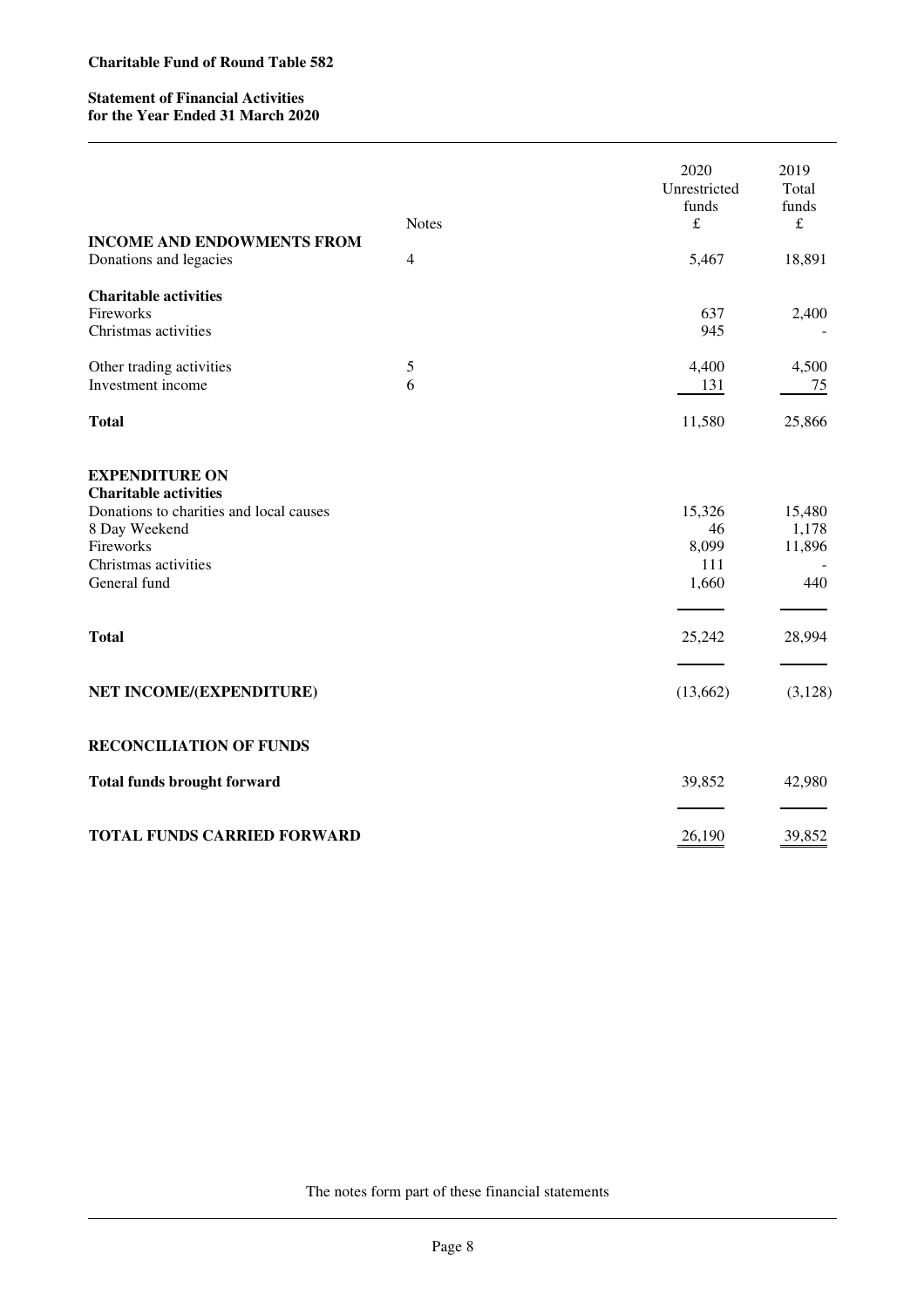## **Balance Sheet 31 March 2020**

| <b>FIXED ASSETS</b>                                              | <b>Notes</b> | 2020<br>Unrestricted<br>funds<br>$\pounds$ | 2019<br>Total<br>funds<br>$\pounds$ |
|------------------------------------------------------------------|--------------|--------------------------------------------|-------------------------------------|
| Tangible assets                                                  | 10           | 1,835                                      | 2,446                               |
| <b>CURRENT ASSETS</b><br>Debtors<br>Cash at bank                 | 11           | 52,657<br>123,966                          | 7,000<br>48,875                     |
|                                                                  |              | 176,623                                    | 55,875                              |
| <b>CREDITORS</b><br>Amounts falling due within one year          | 12           | (25, 883)                                  | (18, 469)                           |
| NET CURRENT ASSETS                                               |              | 150,740                                    | 37,406                              |
| <b>TOTAL ASSETS LESS CURRENT</b><br><b>LIABILITIES</b>           |              | 152,575                                    | 39,852                              |
| <b>CREDITORS</b><br>Amounts falling due after more than one year | 13           | (126, 385)                                 |                                     |
| <b>NET ASSETS</b>                                                |              | 26,190                                     | 39,852                              |
| <b>FUNDS</b><br>Unrestricted funds                               | 14           | 26,190                                     | 39,852                              |
| <b>TOTAL FUNDS</b>                                               |              | 26,190                                     | 39,852                              |

The financial statements were approved by the Board of Trustees and authorised for issue on ............................................. and were signed on its behalf by:

............................................. M Barrett - Trustee

The notes form part of these financial statements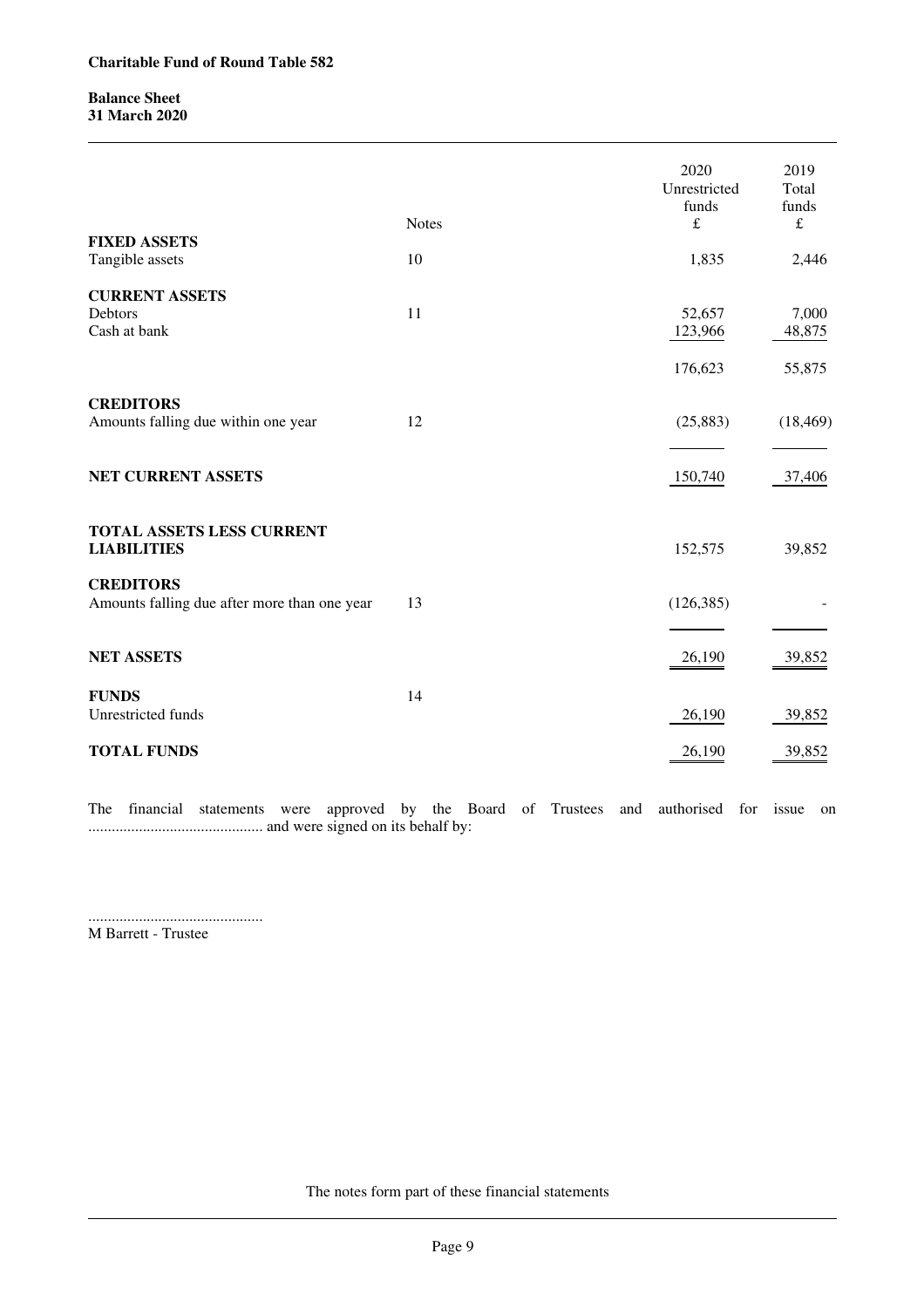## **1. STATUTORY INFORMATION**

The Charitable Fund of Round Table 582 is an unincorporated charity, registered in England and Wales. The charity's registered number and principle address can be found on the Reference and Administrative Details page.

The charity constitutes a public benefit entity as defined by FRS 102.

The presentational currency of the financial statements is the Pound Sterling  $(f)$ .

## **2. ACCOUNTING POLICIES**

## **Basis of preparing the financial statements**

The financial statements of the charity, which is a public benefit entity under FRS 102, have been prepared in accordance with the Charities SORP (FRS 102) 'Accounting and Reporting by Charities: Statement of Recommended Practice applicable to charities preparing their accounts in accordance with the Financial Reporting Standard applicable in the UK and Republic of Ireland (FRS 102) (effective 1 January 2019)', Financial Reporting Standard 102 'The Financial Reporting Standard applicable in the UK and Republic of Ireland' and the Charities Act 2011. The financial statements have been prepared under the historical cost convention.

## **Going concern**

The trustees have assessed whether the use of the going concern basis is appropriate and have considered possible events or conditions that might cast significant doubt on the ability of the charity to continue as a going concern. The trustees have made this assessment for a period of at least one year from the date of approval of the financial statements. In particular the trustees have considered the charities forecasts and projections and have taken account of pressures on donations income, particularly in the light of the impact of the COVID-19 pandemic.

As such the charity can expect to be able to meet its liabilities as they fall due in the period of at least 12 months from the date of approval of these accounts. However, there can be no certainty in relation to these matters.

On this basis the trustees have concluded that the charity is a going concern. The financial statements do not include any adjustments that would result from the charity not being able to meet its liabilities as they fall due.

## **Income**

All income is recognised in the Statement of Financial Activities once the charity has entitlement to the funds, it is probable that the income will be received and the amount can be measured reliably.

## **Income from grants and donations**

Donations and grants are recognised when they have been communicated and received in writing with notification of both the amount and settlement date. In the event that a donation is subject to conditions that require a level of performance before the charity is entitled to the funds, the income is deferred and not recognised until either those conditions are fully met, or the fulfilment of those conditions is wholly within the control of the charity and it is probable that those conditions will be fulfilled in the reporting period.

Donations received via collections at events are recognised upon receipt, unless they are received subject conditions that meet the criteria of a performance obligation. If they include such criteria they are deferred in the same manner as that above.

### **Income from shows and events**

Income relating to shows or events occurring within the reporting period are recognised as income within the accounting period during which the show takes place. These include admission ticket, concession access, sponsorship, or other income derived from the event.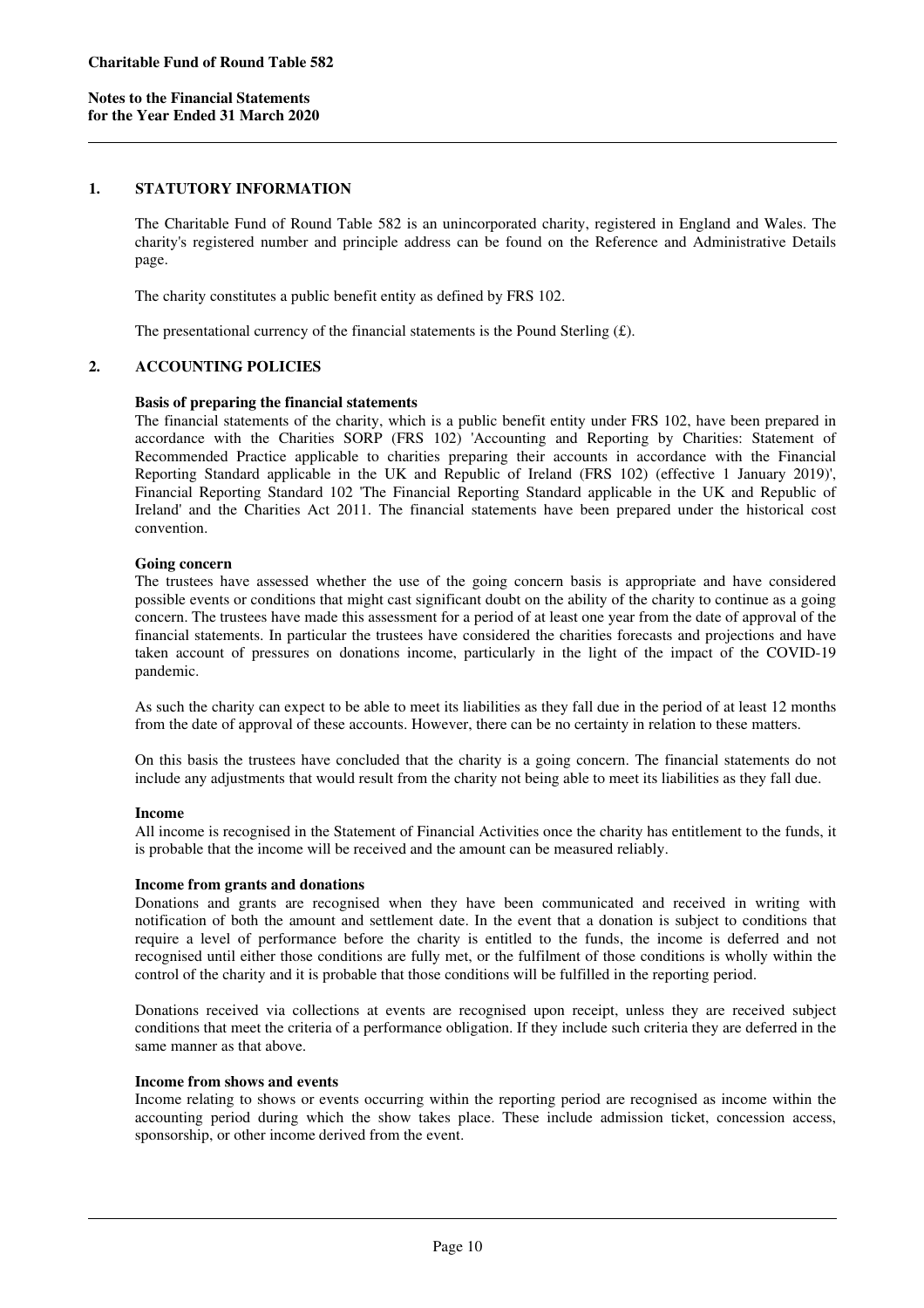## **2. ACCOUNTING POLICIES - continued**

### **Income**

Income relating to shows or events received in advance of the event date are recognised as deferred income until the accounting period during which the show occurs.

## **Expenditure**

Liabilities are recognised as expenditure as soon as there is a legal or constructive obligation committing the charity to that expenditure, it is probable that a transfer of economic benefits will be required in settlement and the amount of the obligation can be measured reliably. Expenditure is accounted for on an accruals basis and has been classified under headings that aggregate all cost related to the category. Where costs cannot be directly attributed to particular headings they have been allocated to activities on a basis consistent with the use of resources.

Grants offered subject to conditions which have not been met at the year end date are noted as a commitment but not accrued as expenditure.

### **Tangible fixed assets**

Depreciation is provided at the following annual rates in order to write off each asset over its estimated useful life.

Plant and machinery - 25% on reducing balance

## **Taxation**

The charity is exempt from tax on its charitable activities.

### **Fund accounting**

Unrestricted funds can be used in accordance with the charitable objectives at the discretion of the trustees.

Restricted funds can only be used for particular restricted purposes within the objects of the charity. Restrictions arise when specified by the donor or when funds are raised for particular restricted purposes.

Further explanation of the nature and purpose of each fund is included in the notes to the financial statements.

## **Donated goods and services**

Donated goods are valued at their fair value based on market value for the relevant goods donated.

The charity provides sponsorship packages for the "8 Day Weekend" in return for donated services which are valued at marketed value of sponsorship packages provided to other sponsors. The fair value of the sponsorship income is included within sponsorship income whilst the corresponding expense is included in the relevant cost heading or activity.

## **Financial instruments**

A financial asset or a financial liability is recognised only when the entity becomes a party to the contractual provisions of the instruments.

Basic financial instruments are initially recognised at the transaction price, unless the arrangement constitutes, in effect, a financing transaction, where it is recognised at the present value of the future payments discounted at a market rate of interest for a similar debt instrument.

Debt instruments are subsequently measured at amortised cost.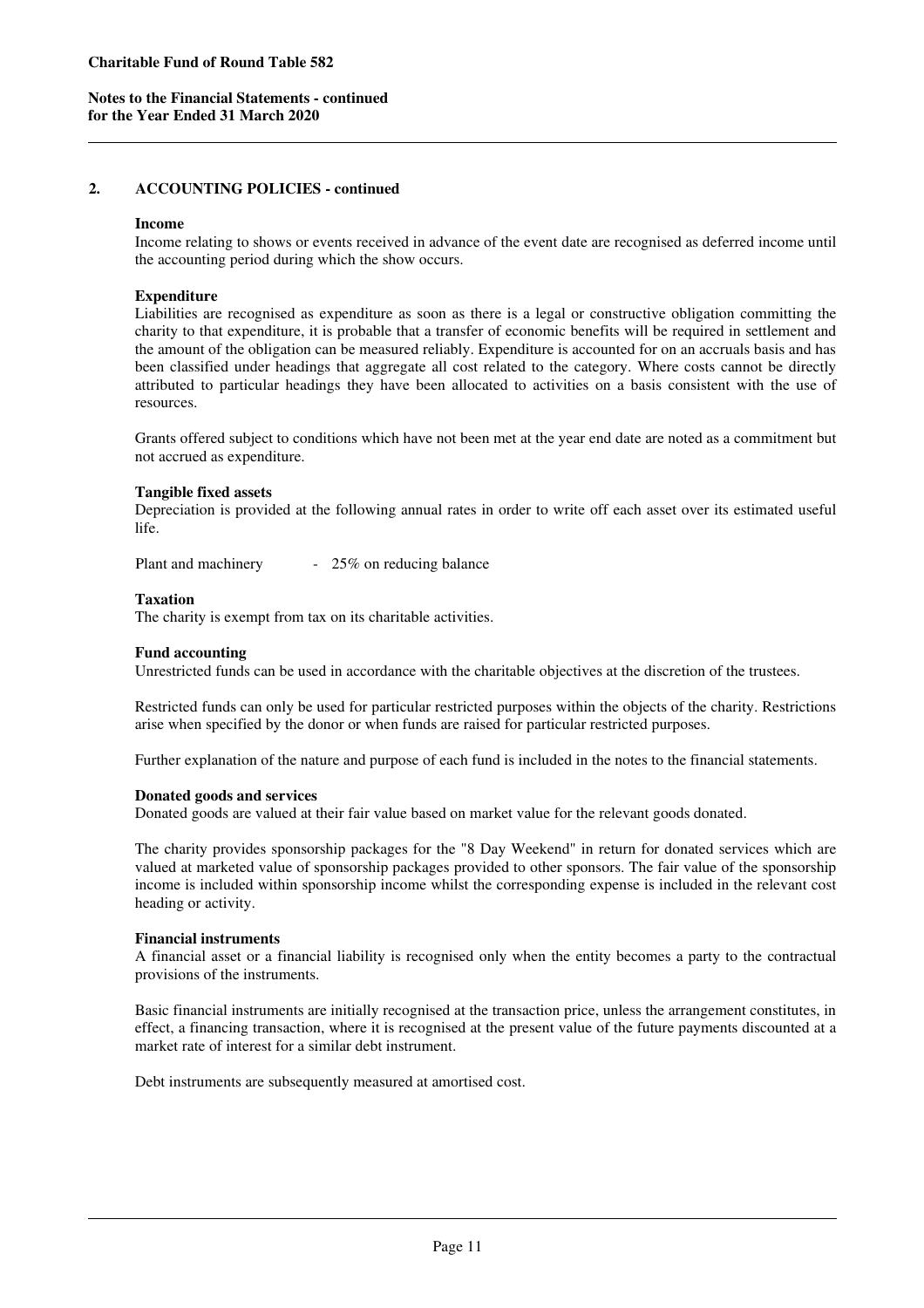## **Notes to the Financial Statements - continued for the Year Ended 31 March 2020**

## **3. CRITICAL ACCOUNTING JUDGEMENTS AND KEY SOURCES OF ESTIMATION UNCERTAINTY**

Preparation of the financial statements requires management to make significant judgements, estimates, and assumptions that influence the values reported. These estimates and judgement are regularly reviewed and are based on the experience of the company's management as well as other factors, including the expectations of future events that are believed to be reasonable under the circumstances.

Exclusion of Saffron Walden Round Table membership transactions:

In preparing the financial statements the trustees have elected to exclude the transactions of the Saffron Walden Round Table and its members. This has been done on the basis that the trustees consider the society's membership activities to be distinguishable and separate from those of the charity despite the close relationship of the society, its members, and the charity.

# **4. DONATIONS AND LEGACIES**

|    | Donations from fireworks<br>Pledged donations not claimed | 2020<br>$\pounds$<br>5,467 | 2019<br>$\pounds$<br>15,541<br>3,350 |
|----|-----------------------------------------------------------|----------------------------|--------------------------------------|
|    |                                                           | 5,467                      | 18,891                               |
| 5. | <b>OTHER TRADING ACTIVITIES</b>                           | 2020                       | 2019                                 |
|    | Sponsorships                                              | £<br>4,400                 | $\pounds$<br>4,500                   |
| 6. | <b>INVESTMENT INCOME</b>                                  | 2020                       | 2019                                 |
|    | Deposit account interest                                  | £<br>131                   | £<br>75                              |
| 7. | <b>GRANTS PAYABLE</b>                                     | 2020                       | 2019                                 |
|    | Donations to charities and local causes                   | $\pounds$<br>15,326        | £<br>15,480                          |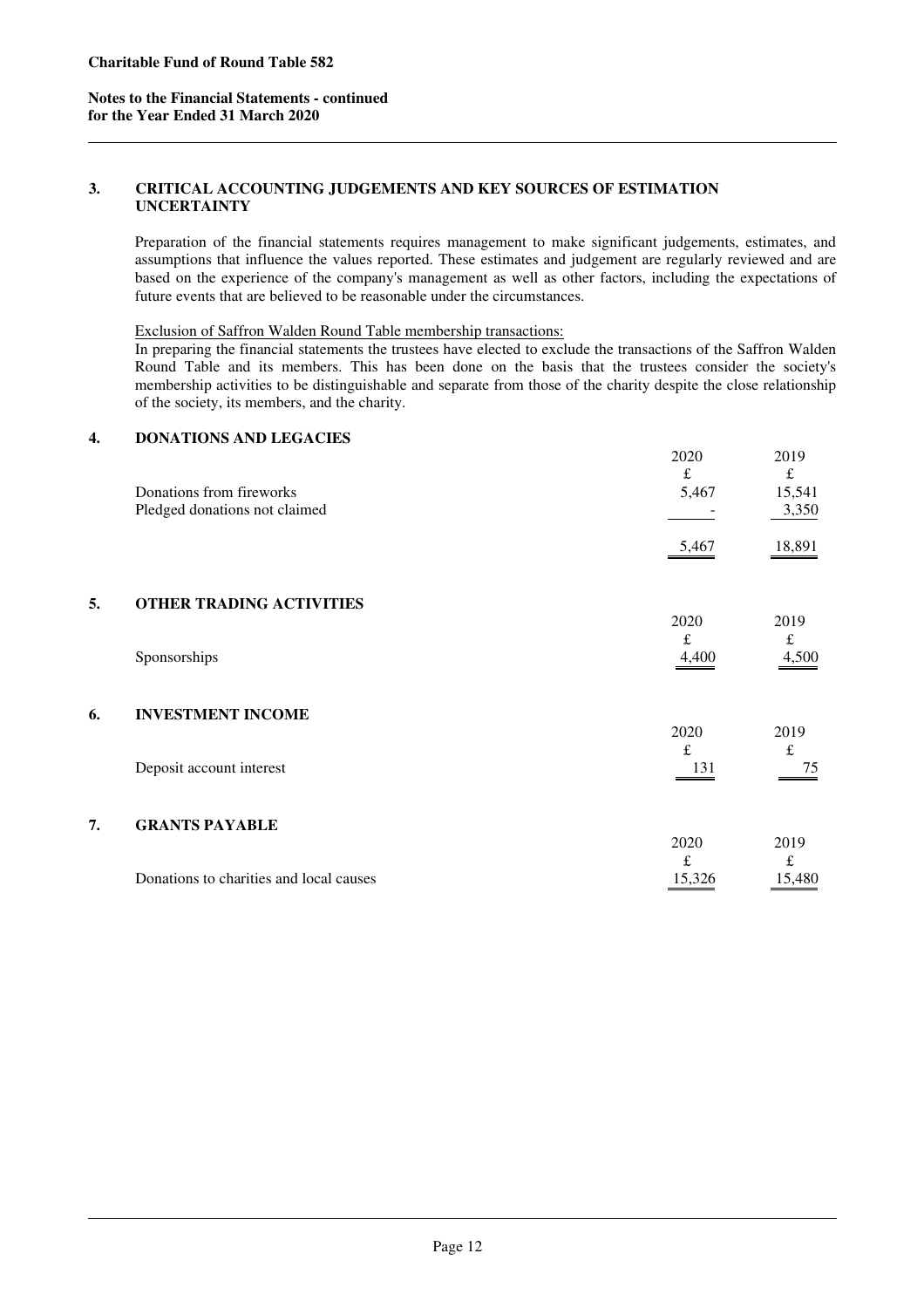# **Notes to the Financial Statements - continued for the Year Ended 31 March 2020**

# **7. GRANTS PAYABLE - continued**

The total grants paid to institutions during the year was as follows:

|                                      | 2020   | 2019      |
|--------------------------------------|--------|-----------|
|                                      | £      | $\pounds$ |
| 1st Thaxted Brownies                 | 300    |           |
| 1st Thaxted Rainbow Rangers          | 500    |           |
| 1st Widdington Rangers               |        | 500       |
| 5th Saffron Walden Scouts            |        | 1,000     |
| <b>Accuro Care Service</b>           | 600    |           |
| Addenbrokes Charitable Trust         | 1,000  |           |
| Ashton Baptist Church                |        | 1,000     |
| <b>Beth Shriever</b>                 | 1,700  |           |
| <b>Buffy Bus</b>                     | 650    | 500       |
| Chesterfords Community Pre School    |        | 500       |
| Clavering Village Hall               | 462    |           |
| Creative Walden                      |        | 1,000     |
| Farleigh Hospice                     |        | 200       |
| Friends of Great Chesterford         | 558    |           |
| Great Chesterford Pre School         | 500    |           |
| Hadstock Village Hall                | 500    |           |
| <b>Ickleton FC</b>                   |        | 150       |
| Jon Dame Player                      |        | 600       |
| Katherine Semar Junior School        | 1,000  |           |
| The Laughter Specialist              | 500    |           |
| Mr C Prestred                        |        | 50        |
| <b>Newport Primary School</b>        | 1,000  |           |
| Radwinter Cricket Club               |        | 250       |
| Rob Cundy                            |        | 500       |
| Saffron Walden Basketball            |        | 1,000     |
| Saffron Walden County High           | 1,500  |           |
| Saffron Walden Judo Club             | 750    |           |
| Saffron Walden Opportunity Playgroup |        | 1,500     |
| Saffron Walden Playgroup             |        | 250       |
| <b>St Thomas More</b>                | 1,000  | 480       |
| Support 4 Sight                      |        | 1,000     |
| <b>Toms Trust</b>                    | 1,806  |           |
| Uttlesford Food bank                 |        | 3,000     |
| Winnie Heath                         |        | 2,000     |
| <b>Yopey Befrienders</b>             | 1,000  |           |
|                                      | 15,326 | 15,480    |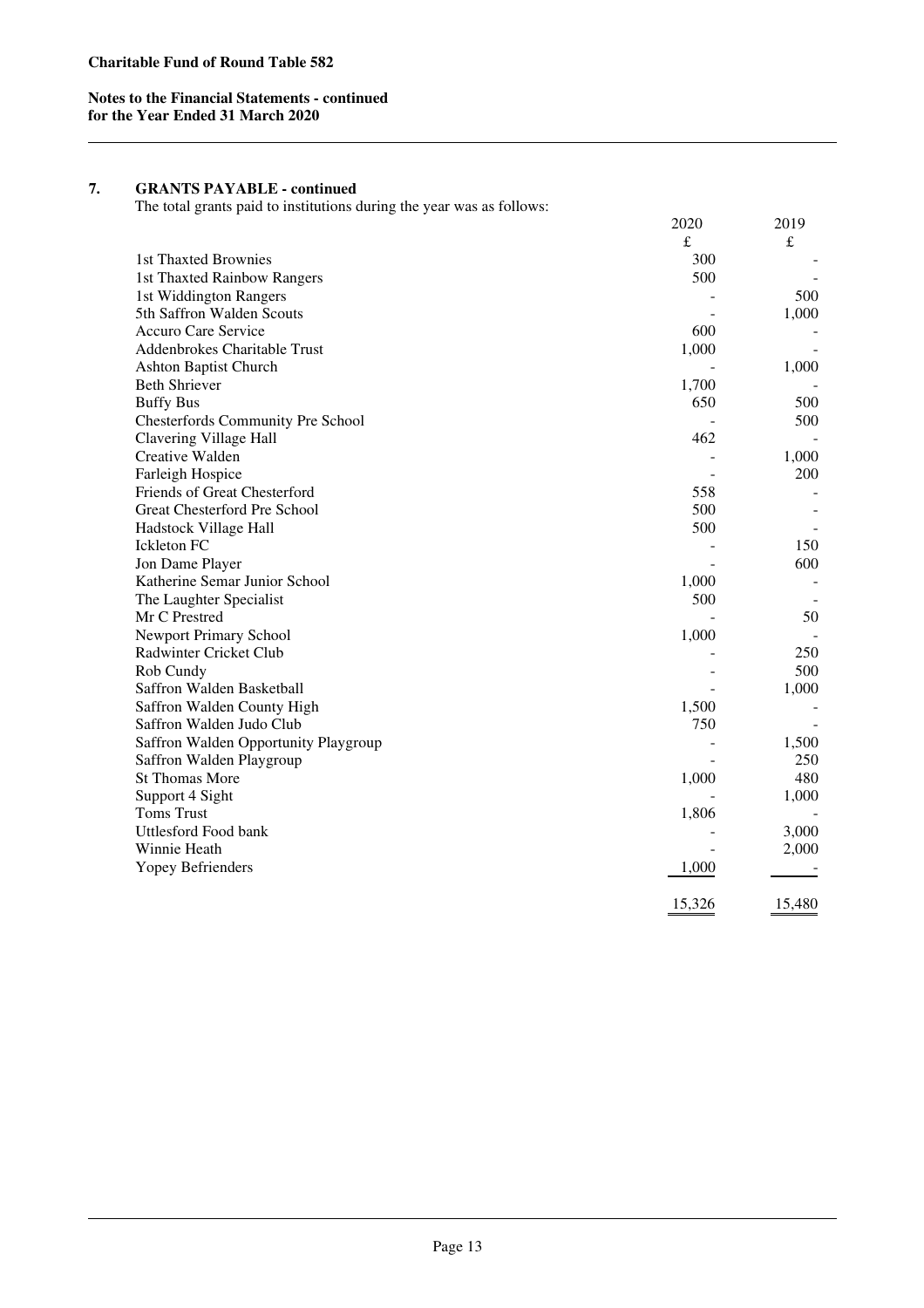## **Charitable Fund of Round Table 582**

**Notes to the Financial Statements - continued for the Year Ended 31 March 2020** 

### **8. TRUSTEES' REMUNERATION AND BENEFITS**

There were no trustees' remuneration or other benefits for the year ended 31 March 2020 nor for the year ended 31 March 2019.

### **Trustees' expenses**

Trustees who have incurred costs on behalf of the charity have been reimbursed at cost, these amounted to £nil  $(2019 - \text{\textsterling}2,699)$  for advertising and other costs. The number of trustees who incurred such expenses in the year was 0 (2019 - 2).

There were no outstanding balances owed to trustees at the year end (2019 - £nil).

# **9. COMPARATIVES FOR THE STATEMENT OF FINANCIAL ACTIVITIES**

|                                         | Unrestricted<br>funds |
|-----------------------------------------|-----------------------|
| <b>INCOME AND ENDOWMENTS FROM</b>       | £                     |
| Donations and legacies                  | 18,891                |
| <b>Charitable activities</b>            |                       |
| Fireworks                               | 2,400                 |
| Other trading activities                | 4,500                 |
| Investment income                       | 75                    |
| <b>Total</b>                            | 25,866                |
|                                         |                       |
| <b>EXPENDITURE ON</b>                   |                       |
| <b>Charitable activities</b>            |                       |
| Donations to charities and local causes | 15,480                |
| 8 Day Weekend                           | 1,178                 |
| Fireworks                               | 11,896                |
| General fund                            | 440                   |
|                                         |                       |
| <b>Total</b>                            | 28,994                |
|                                         |                       |
| NET INCOME/(EXPENDITURE)                | (3,128)               |
| <b>RECONCILIATION OF FUNDS</b>          |                       |
|                                         |                       |
| <b>Total funds brought forward</b>      | 42,980                |
|                                         |                       |
| <b>TOTAL FUNDS CARRIED FORWARD</b>      | 39,852                |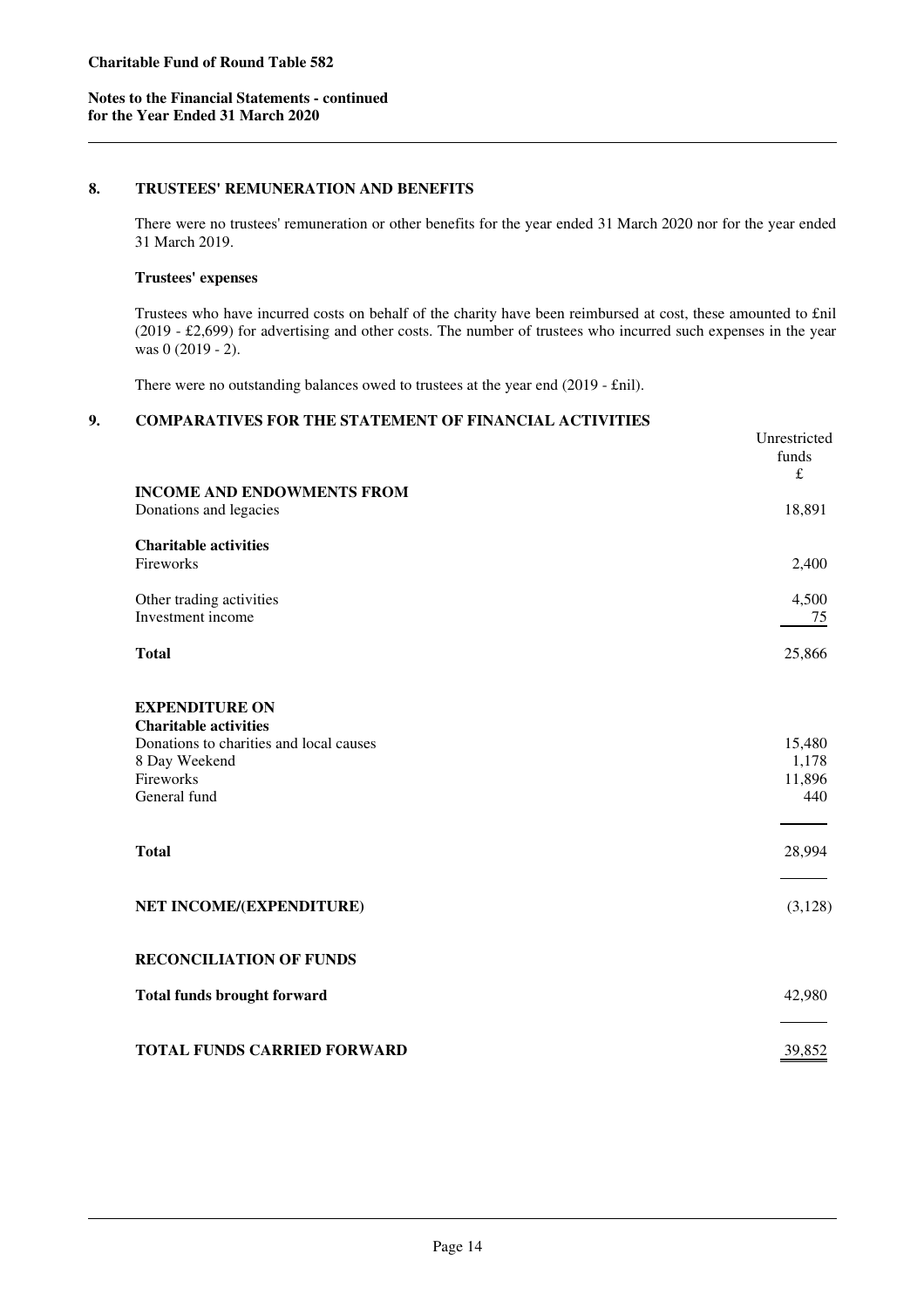**Notes to the Financial Statements - continued for the Year Ended 31 March 2020** 

### **10. TANGIBLE FIXED ASSETS**

|     |                                                       |             | Plant and<br>machinery<br>$\pounds$ |
|-----|-------------------------------------------------------|-------------|-------------------------------------|
|     | <b>COST</b>                                           |             |                                     |
|     | At 1 April 2019 and 31 March 2020                     |             | 4,350                               |
|     | <b>DEPRECIATION</b>                                   |             |                                     |
|     | At 1 April 2019                                       |             | 1,904                               |
|     | Charge for year                                       |             | 611                                 |
|     | At 31 March 2020                                      |             | 2,515                               |
|     | <b>NET BOOK VALUE</b>                                 |             |                                     |
|     | At 31 March 2020                                      |             | 1,835                               |
|     | At 31 March 2019                                      |             | 2,446                               |
| 11. | DEBTORS: AMOUNTS FALLING DUE WITHIN ONE YEAR          |             |                                     |
|     |                                                       | 2020<br>£   | 2019<br>£                           |
|     | Trade debtors                                         | 7,000       | 7,000                               |
|     | Prepayments                                           | 45,657      |                                     |
|     |                                                       |             |                                     |
|     |                                                       | 52,657      | 7,000                               |
|     |                                                       |             |                                     |
| 12. | <b>CREDITORS: AMOUNTS FALLING DUE WITHIN ONE YEAR</b> | 2020        | 2019                                |
|     |                                                       | $\mathbf f$ | $\mathbf f$                         |
|     | Trade creditors                                       | 23,324      |                                     |
|     | Other creditors                                       | 2,559       | 969                                 |
|     | Accruals and deferred income                          |             | 17,500                              |
|     |                                                       | 25,883      | 18,469                              |
|     |                                                       |             |                                     |

Included within accruals and deferred income above are receipts in advance of £nil (2019 - £17,500) in relation to deferred sponsorship income for future financial years.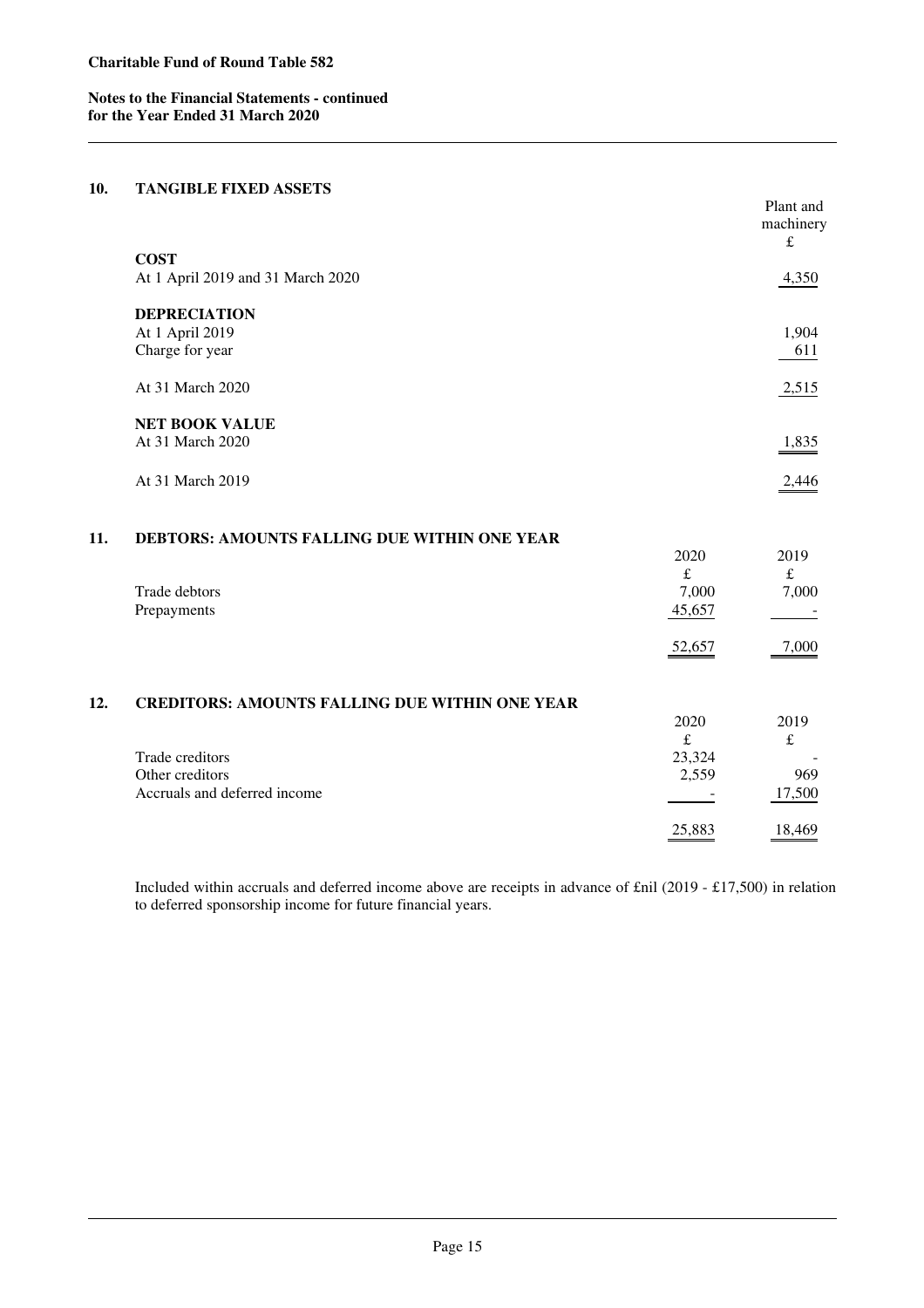# **13. CREDITORS: AMOUNTS FALLING DUE AFTER MORE THAN ONE YEAR**

|                              | 2020    | 2019   |
|------------------------------|---------|--------|
|                              |         |        |
| Accruals and deferred income | 126.385 | $\sim$ |

Included within accruals and deferred income above are receipts in advance of £126,385 (2019 - £nil) in relation to deferred sponsorship income for future financial years.

# **14. MOVEMENT IN FUNDS**

|                                                               | At $1/4/19$<br>£ | Net<br>movement<br>in funds<br>£ | At<br>31/3/20<br>£ |
|---------------------------------------------------------------|------------------|----------------------------------|--------------------|
| <b>Unrestricted funds</b><br>General fund<br>Contingency fund | 29,852<br>10,000 | (13,662)                         | 16,190<br>10,000   |
|                                                               | 39,852           | (13,662)                         | 26,190             |
| <b>TOTAL FUNDS</b>                                            | 39,852           | (13, 662)                        | 26,190             |

Net movement in funds, included in the above are as follows:

|                                           | Incoming<br>resources<br>£ | Resources<br>expended | Movement<br>in funds |
|-------------------------------------------|----------------------------|-----------------------|----------------------|
| <b>Unrestricted funds</b><br>General fund | 11.580                     | (25,242)              | (13,662)             |
| <b>TOTAL FUNDS</b>                        | 11,580                     | (25, 242)             | (13, 662)            |

## **Comparatives for movement in funds**

|                           |             | <b>Net</b> |         |
|---------------------------|-------------|------------|---------|
|                           |             | movement   | At      |
|                           | At $1/4/18$ | in funds   | 31/3/19 |
|                           | £           | £          | £       |
| <b>Unrestricted funds</b> |             |            |         |
| General fund              | 32,980      | (3, 128)   | 29,852  |
| Contingency fund          | 10,000      |            | 10,000  |
|                           | 42,980      | (3,128)    | 39,852  |
| <b>TOTAL FUNDS</b>        | 42,980      | (3, 128)   | 39,852  |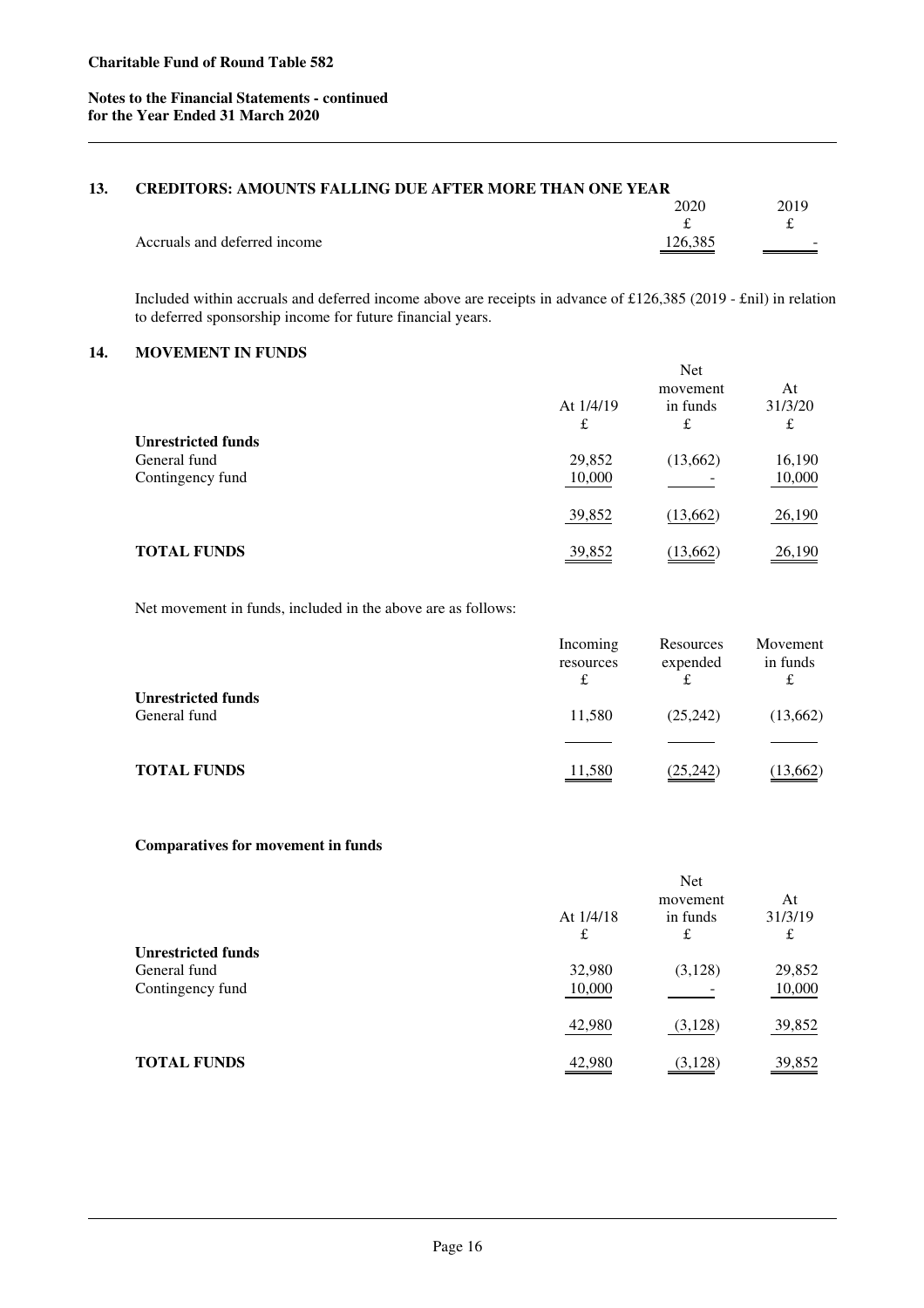# **Notes to the Financial Statements - continued for the Year Ended 31 March 2020**

## **14. MOVEMENT IN FUNDS - continued**

Comparative net movement in funds, included in the above are as follows:

|                                           | Incoming<br>resources<br>£ | Resources<br>expended | Movement<br>in funds<br>£ |
|-------------------------------------------|----------------------------|-----------------------|---------------------------|
| <b>Unrestricted funds</b><br>General fund | 25,866                     | (28,994)              | (3,128)                   |
|                                           |                            |                       |                           |
| <b>TOTAL FUNDS</b>                        | 25,866                     | (28,994)              | (3,128)                   |

A current year 12 months and prior year 12 months combined position is as follows:

|                           |                  | Net<br>movement | At           |
|---------------------------|------------------|-----------------|--------------|
|                           | At $1/4/18$<br>£ | in funds<br>£   | 31/3/20<br>£ |
| <b>Unrestricted funds</b> |                  |                 |              |
| General fund              | 32,980           | (16,790)        | 16,190       |
| Contingency fund          | 10,000           |                 | 10,000       |
|                           | 42,980           | (16,790)        | 26,190       |
| <b>TOTAL FUNDS</b>        | 42,980           | (16,790)        | 26,190       |

A current year 12 months and prior year 12 months combined net movement in funds, included in the above are as follows:

|                                           | Incoming<br>resources<br>£ | Resources<br>expended<br>£ | Movement<br>in funds<br>£ |
|-------------------------------------------|----------------------------|----------------------------|---------------------------|
| <b>Unrestricted funds</b><br>General fund | 37,446                     | (54,236)                   | (16,790)                  |
| <b>TOTAL FUNDS</b>                        | 37,446                     | (54,236)                   | (16,790)                  |
|                                           |                            |                            |                           |

General fund:

This fund represents the unrestricted funds of the charity, excluding the provision included within the charity's contingency fund. These funds may be allocated without restriction to costs incurred by the charity to further its objectives.

Contingency fund:

This fund holds £10,000 designated by the trustees and members of the Saffron Walden Round Table to be held by the charity to finance any new events and/or the next "8 Day Weekend".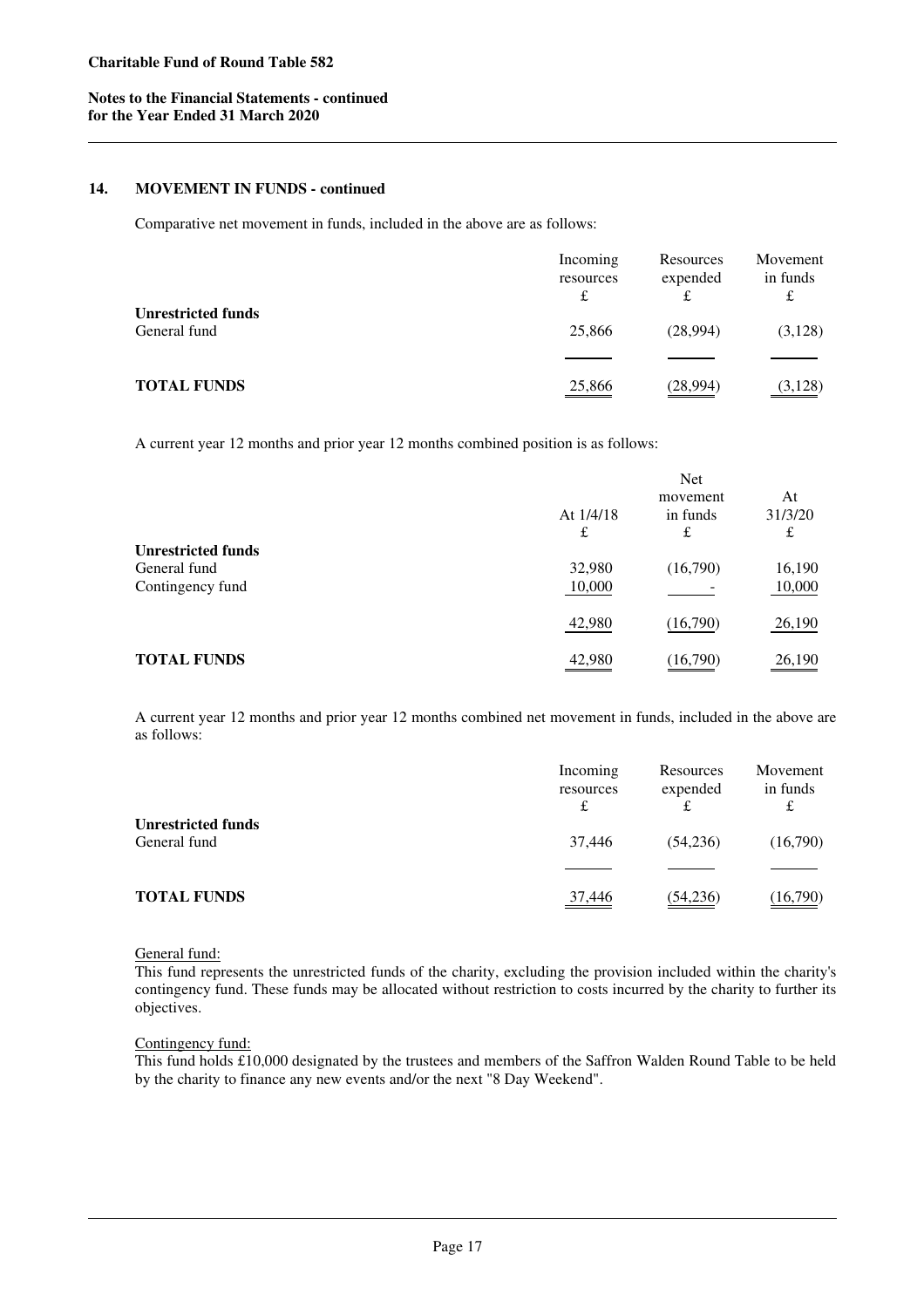## **Charitable Fund of Round Table 582**

**Notes to the Financial Statements - continued for the Year Ended 31 March 2020** 

## **15. RELATED PARTY DISCLOSURES**

The charity provides a loan account with the members of the Saffron Walden Round Table, whereby costs of events and meetings that are payable by the members are paid by the charity and refunded by the members. The loan account is repayable on demand and no interest is charged by the charity due to the minimal length of time held outstanding.

As at the reporting date the amount owed by the charity to the members of the Saffron Walden Round Table amounted to £2,559 (2019 - £969).